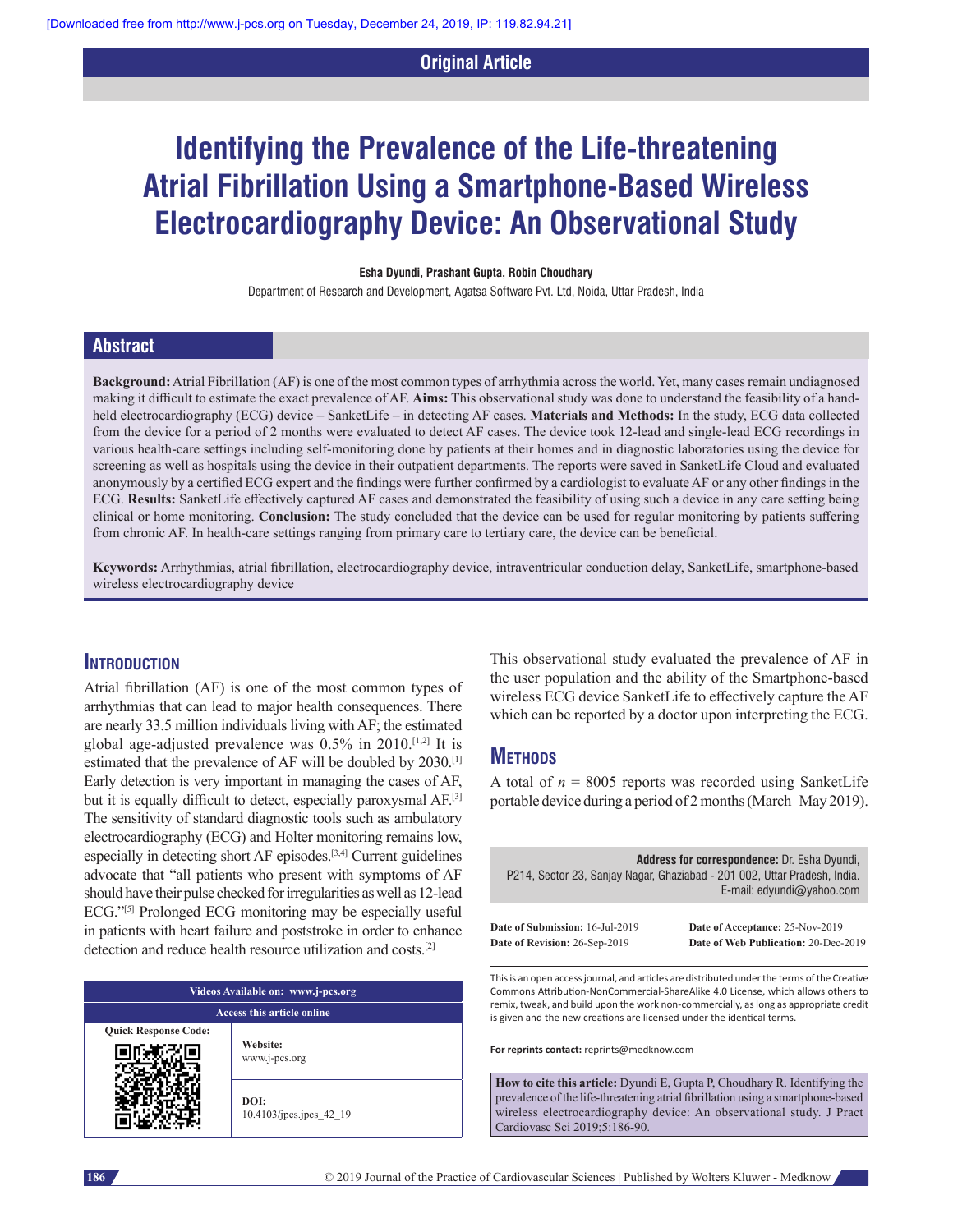This cross-sectional study analyzed the data collected using SanketLife ECG device stored in SanketLife Cloud and reviewed ECG reports taken in various health-care settings on an outpatient basis [Figure 1]. The medical conditions of users were not available as the study did not include any participation from the users. This study further provides the information on the prevalence of cardiac arrhythmia in the user population of SanketLife ECG device, people taking ECGs in a home care setting, and people performing quick screening in a health-care setting.

# **Using SanketLife electrocardiography device**

#### *Device description*

SanketLife ECG device is a lead-less device approximately size of a keychain, and the device easily fits into the palms and has the ability to take single-lead, chest-lead, and full 12-lead ECG. The device comprises three sensors – left sensor, right sensor, and side sensor [Figure 1].

The device is battery operated and using a coin cell (CR2032). Bluetooth connectivity is required for the device to get connected with the smartphone and be able to relay the heart electrical activity on the smartphones through the SanketLife App.

#### *How to take electrocardiography with SanketLife*

SanketLife uses sensors to take ECG unlike a traditional ECG machine that uses lead cables and electrodes to capture the ECG readings. To take a long recording of ECG using SanketLife device, the user has to touch their right and left thumb on the right and left sensors, respectively, and hold the position for 60 s to take the readings [Videos 1 and 2].

For a full 12-lead ECG, the user has to keep their right thumb on the right sensor and then has to place the side sensor on the specific position on the chest to capture ECG [Figure 2].

#### *How reports are generated with SanketLife*

This electrical activity of a person's heart captured using the SanketLife device is then relayed to a smartphone application via Bluetooth, and reports are generated on the smartphone in an easily shareable format. These reports can then be shared with a specialist for correlating with the clinical symptoms.

## **Electrocardiography data acquisition, recording, and review process**

For the study, the recorded ECG reports that were saved to the SanketLife Cloud were taken and analyzed to understand the presentation of AF in the user population. The ECG stored in the SanketLife Cloud was sent to ECG analyst with the help of SanketLife ECG review portal which allowed him to view the report and mark the ECG findings on the portal [Figure 3]. The reports were then reviewed by a cardiologist to confirm the presence of AF in the reports. He then categorized the report into two categories of AF and potential AF. The reports marked as potential AF were due to the unavailability of a patient's clinical data or contact with the patient to cross-examine the report or do a repeat full



**Figure 1:** Device description.



**Figure 2:** Electrocardiography lead positions by SanketLife electrocardiography device.



**Figure 3:** Process flow of SanketLife electrocardiography device from electrocardiography capture to electrocardiography review.

12-lead ECG in case of single long recording ECG reports to confirm the finding of AF.

#### **Study protocols and study enrollment**

This study evaluated the prevalence of AF among the population of SanketLife users for a period of nearly 2 months. The study is designed in a way to anonymously screen the ECG reports taken using the SanketLife device. Each report was segregated as per the way they were recorded, i.e., one full 12-lead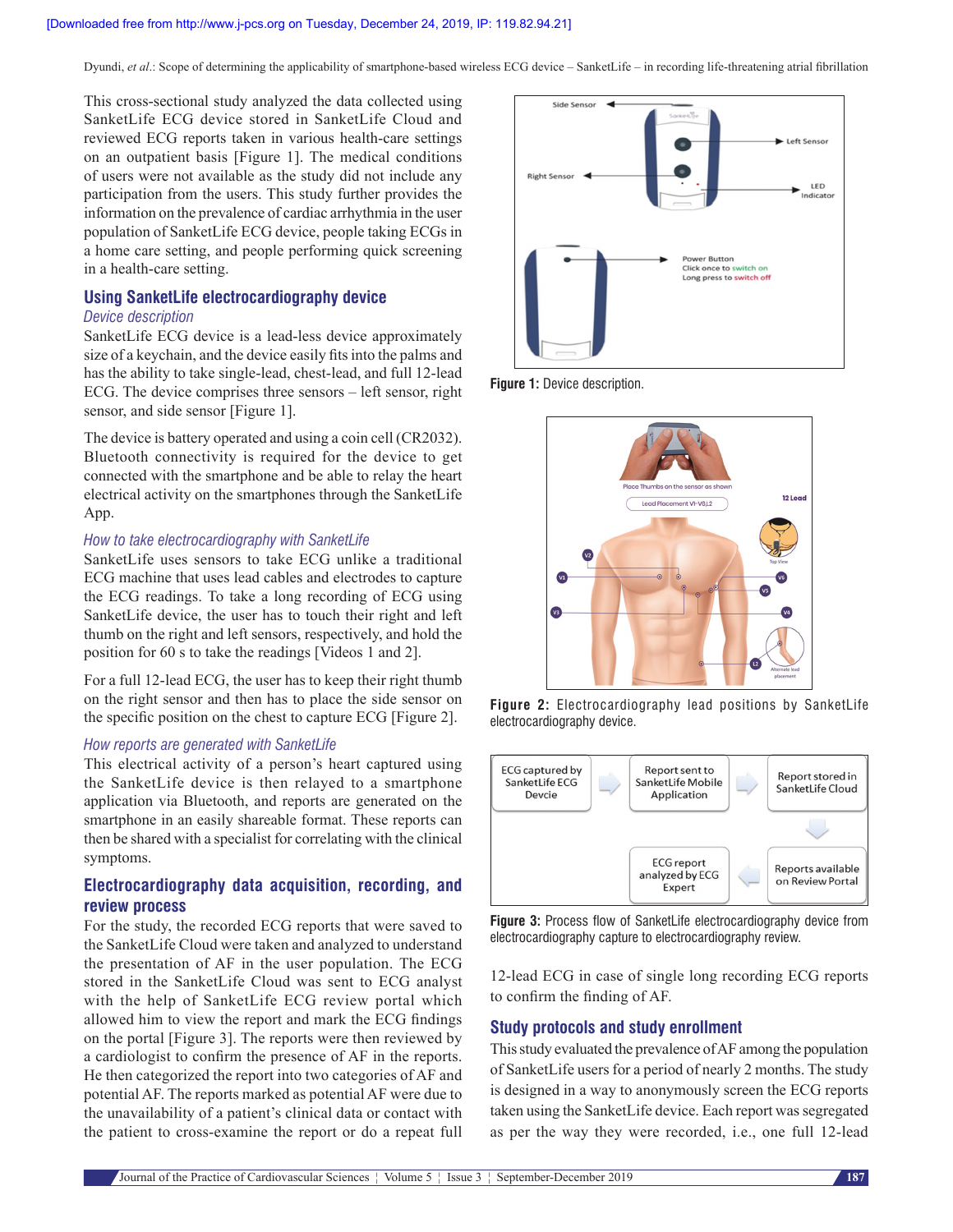

**Figure 4:** Electrocardiography sample report of long recording (60 s) taken by SanketLife electrocardiography device.

position report similar to the reports taken by conventional ECG machine and another report of long recording of any one-lead position for 60 s [Figure 4]. Each report was then screened initially by an ECG analyst, and the second level of review was done by a cardiologist. The study had no direct human participant involved, and clinical conditions were also unknown, so the inclusion criteria involved the reports taken and recorded from March to May 2019.

# **Results**

Out of all the reports  $(n = 8005)$  screened for this study, 30 (0.37%) showed evidence of cardiac arrhythmias such as AF and AF with intraventricular conduction delay (*n* = 15) based on the graphical representation of the report [Figure 4]. The medical conditions and symptoms of users were not available as the study did not include any participation from the user, due to which the report categorization made by a cardiologist included categories AF and potential AF [Figure 5]. The reports categorized as potential AF were due to unavailability of any other evidence supporting the conclusion. This study provided the general information on the prevalence of AF in the user population of SanketLife ECG device.

# **Discussion**

AF presents itself as a major health concern worldwide associated with a considerable risk of heart attacks and stroke.[1,2] It increases long-term morbidity, mortality, and health-care costs and reduces the quality of life.[4] For the majority of patients, AF progresses from a silent paroxysmal form to a more permanent arrhythmia with complications.[4] Various studies have confirmed that the severity and the chances of arrhythmias increase with advancing age.[6-8] The need for early detection in cases of AF can help in improving the outcomes, but this approach is hindered with the silent nature of many AF cases. Silent AF or paroxysmal AF is diagnosed incidentally during routine physical or electrocardiographic examination and in many cases revealed after complications such as stroke or heart failure.[9,10] The need



**Figure 5:** Total electrocardiography report findings of atrial fibrillation by SanketLife electrocardiography device, as categorized by cardiologist into atrial fibrillation and potential atrial fibrillation.

to emphasize on the detection of such silent AF cases is that they rapidly progress to a permanent form of AF as they are left untreated because of being missed.

The market presently has many remote monitoring solutions available that offer heart monitoring solution that comes with similar features although affordability of such devices varies [Table 1].

The study fairly concluded that the device can effectively perform as a tool for monitoring of heart activity and taking ECG in any clinical or home setting. The evaluated reports also concluded that the device can effectively capture AF upon being clinically correlated with physicians and the diagnosis can be further confirmed through symptoms presented by the patient. The golden standard of detecting AF remains the ECG, but the available options are cumbersome, costly, and not easy to handle. SanketLife, on the other hand, provides a more convenient way to record ECG by being a leadless, compact and portable alternative to any traditional ECG machine. The study further elaborates on the sensitivity of the device in capturing the ECG irrespective of the care setting and the user. In cases of paroxysmal AF, the slightest symptom experienced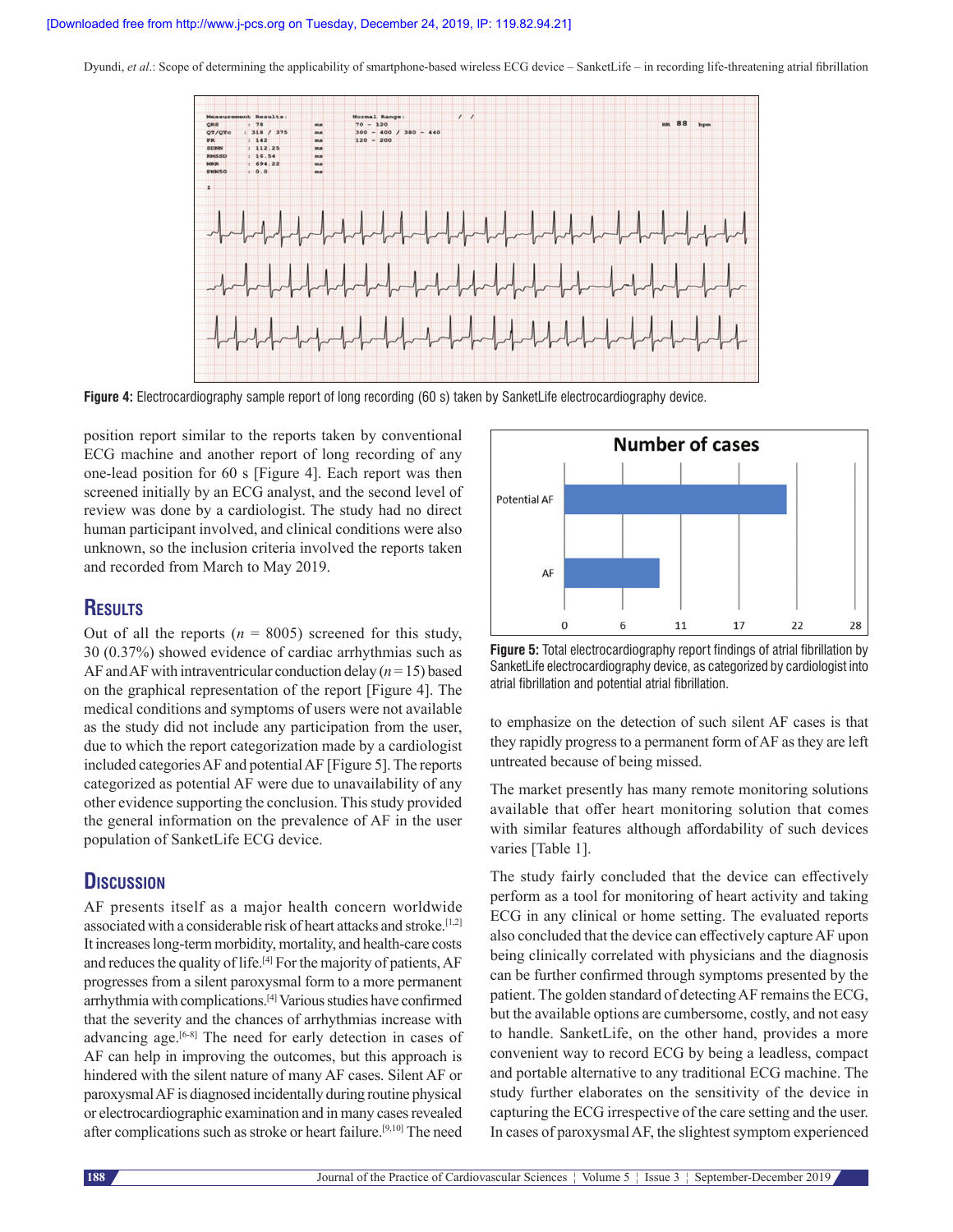| Table 1: Comparison between handheld electrocardiogram devices available in the market |                                                                                                                            |                                                                                                                             |                  |                                                   |                                   |                            |                                                 |                                        |  |  |
|----------------------------------------------------------------------------------------|----------------------------------------------------------------------------------------------------------------------------|-----------------------------------------------------------------------------------------------------------------------------|------------------|---------------------------------------------------|-----------------------------------|----------------------------|-------------------------------------------------|----------------------------------------|--|--|
| <b>Device</b>                                                                          | <b>ECG</b><br>characteristics                                                                                              | <b>Dimensions</b>                                                                                                           | Weight           | <b>Power input</b>                                | <b>Mobile App</b><br>connectivity | In-App<br>doctor<br>review | <b>Manufacturer</b>                             | <b>Price</b><br>(approximately)<br>(₹) |  |  |
| <b>BARC</b><br>handheld<br>12-lead ECG<br>machine                                      | Capture full<br>12-lead ECG<br>using cable<br>Rhythm recording<br>Connects with<br>mobile/PC                               | $3.5"({\rm L})$<br>$\times 2.5$ "(B)<br>$\times 0.5$ "(H)<br>inches                                                         | 100 <sub>g</sub> | Standard Li-ion<br>mobile battery                 | Bluetooth/<br>LAN<br>connectivity | No                         | India                                           | 35,000                                 |  |  |
| SanketLife<br>ECG device                                                               | Capture full 12-lead<br>ECG, wireless<br>Rhythm recording<br>Easily shareable<br>report formats<br>In-App doctor<br>review | 7.2 cm $\times$<br>4.3 cm $\times$<br>1.55 cm<br>Three<br>electrodes                                                        | 25 g             | CR2032 batteries                                  | Bluetooth                         | Yes                        | India                                           | 3999                                   |  |  |
| Mobmon 12.0<br>resting ECG<br>recorder with<br>telemedicine                            | Capture full 12-lead<br>ECG, wireless<br>Shareable report<br>formats                                                       | NA                                                                                                                          | $2\ \mathrm{kg}$ | Battery                                           | 3.5 mm audio<br>jack              | Yes                        | India                                           | 75,300                                 |  |  |
| Omron<br><b>HCG-801</b><br>Heartscan<br>ECG monitor                                    | Captures<br>single-lead ECG<br>with display                                                                                | 12 cm $\times$<br>6.5 cm $\times$<br>2 cm                                                                                   | 106 g            | <b>Batteries</b><br>$(2 \times LR03 - AAA)$       | NА                                | <b>NA</b>                  | NA                                              | 26,000                                 |  |  |
| Philips Efficia<br><b>ECG 100</b>                                                      | Capture full<br>12-lead ECG<br>using cable<br>Rhythm recording<br>Connects with<br>mobile/PC                               | 15 cm $\times$<br>$9 \text{ cm} \times 3 \text{ cm}$                                                                        | $<$ 300 g        | Li-ion<br>rechargeable<br>battery                 | Wi-Fi<br>connectivity             | N <sub>o</sub>             | India                                           | 80,000                                 |  |  |
| KardiaMobile                                                                           | Captures<br>single-lead ECG<br>Shareable report<br>format                                                                  | 8.2 cm $\times$<br>3.2 cm $\times$<br>$0.35$ cm<br>Two<br>$3 \text{ cm} \times$<br>3 cm<br>stainless<br>steel<br>electrodes | 18 <sub>g</sub>  | 3V CR2016 coin<br>cell battery                    | Ultrasound                        | Yes                        | Designed<br>in USA.<br>manufactured<br>in China | 15,000                                 |  |  |
| <b>BPL</b> Cardiart<br>6108 T ECG<br>machine                                           | Captures 12-, 5-,<br>3-lead ECG using<br>cable<br>Single-channel<br>print                                                  | 27(L)<br>$\times$ 18 (H)<br>$\times$ 6 (D) cm                                                                               | $<$ 2.6 kg       | <b>NiMH</b><br>rechargeable<br>battery (built-in) | NA                                | No                         | India                                           | 24,000                                 |  |  |

ECG: Electrocardiogram, NA: Not available, LAN: Local area network, PC: Personal computer, Li-ion: Lithium-ion, AAA: Triple-A standard dry-cell battery, NiMH: Nickel-metal hydride, BARC: Bhabha Atomic Research Centre, HCG: Model Name, BPL: British Physical Laboratories group

by the patient can be immediately confirmed by taking an ECG by SanketLife and getting the reports evaluated. The device can be used for regular monitoring by patients suffering from chronic AF. In health-care settings ranging from primary care to tertiary care, the device can be beneficial. With the changing health-care scenario and the age of digital transformation, both patients and health-care professionals are looking for ways that can be cost-effective and innovative and easily monitor the patient conditions. The SanketLife device can be one of the viable options to provide clinical confidence to the doctors and improve the quality of life of patients using it.

Finally, although our study has proved very promising, we continue to collect more data to further consolidate the diagnostic capabilities of SanketLife ECG device. The real-world usability of the device to provide ECG diagnosis in the most remote locations will be the next possible approach for a ubiquitous health-care system.

#### **Limitations**

The limitations of this study include the unavailability of patient data such as medical history, present complaint, age, and gender to provide further analysis for the study.

#### **Ethics clearance**

Ethical approval for the study was provided by the Royal Pune Independent Ethics Committee on July 30, 2019.